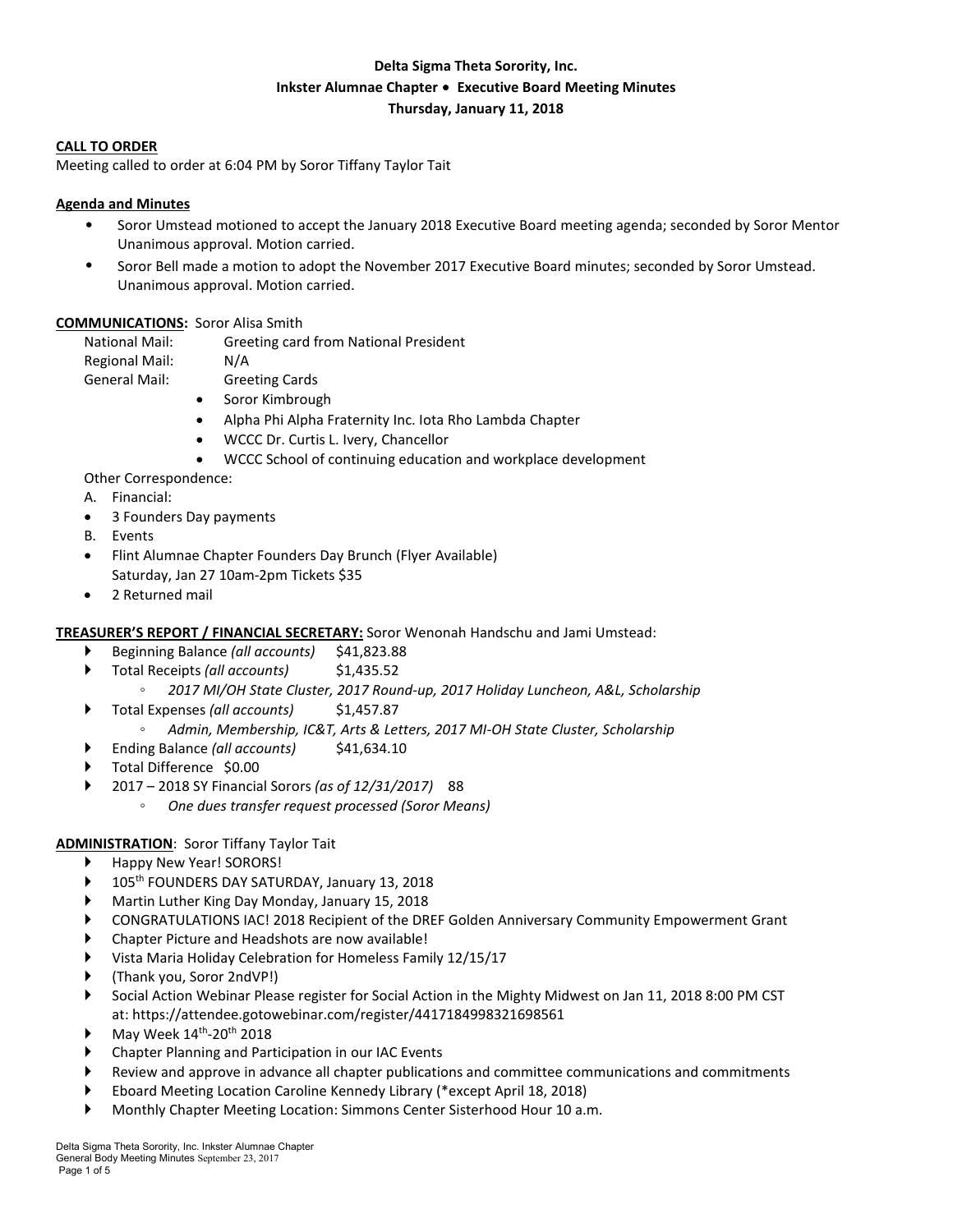- I will continue to forward all email communication sent from interested stakeholders/ please follow-up with Soror  $1^{st}$  VP on any impending partnerships
- Committee Conference Calls send notification 0ffice 365 to inform all members to encourage participation
- (Spam Attack) Complete 2018 Login of Office 365 account ict@inksterdeltas.org

# **National**

- Delta Days at the Nation's Capital Registration in now open
- **Collegiate Day**: Saturday, March 10, 2018 **Legislative Conference**: Saturday, March 10 Tuesday, March 13, 2017
- Online registration for the 28th Annual "Delta Days in the Nation's Capital" will open **Thursday, November 30, 2017 at 12:00 noon EST** and close **February 16, 2018 at 12:00 noon EST**, or **once capacity is reached.**

# **Regional**

- The Midwest Region will accept nominations for the following positions:
	- Regional Director
	- Regional Representative
	- Member National Scholarship and Standards Committee
	- Member 2019 National Nominating Committee
	- Chair 2020 Regional Nominating Committee
	- Member 2020 Regional Nominating Committee (3 Alumnae and 1 Collegiate)
- The elected members will serve for the 2018-2020 biennium unless the position is a 4-year term.
- If you have any questions or concerns please feel free to contact the *Midwest Regional Nominating Committee* at nominations@dstmidwestregion.com or tdavis329@gmail.com.
- ▶ 48<sup>th</sup> Regional Convention Cincinnati, Ohio August 16, 2018 Mark Your Calendar

# **UPCOMING EVENTS (within 30-60 days)**

- Sat. 1/27 Founders Day Rededication and Luncheon 2018
- Affairs by Elegance Westland, MI \$15 per person
- Invite a Soror All Black (No Pants)
- Fri. 2/9 Panther Red Carpet Private Screening \$22
- Sat. 2/23 Can You Spare the Time Scholarship Bowling Fundraiser \$20-\$10
- **All Are Welcome**

## Motion to reimburse Soror Vivian Kirkland registration fee for Delta Days at the State Capitol. Moved by Soror Hurst and second **by Soror Harston-LeDoux. Unanimous approval. Motion carried.**

### **PROGRAM PLANNING:** Soror Kennetha Mentor

PAST EVENTS

- Great events/activities:
	- Delta GEMS played Bingo with the residents at Advantage Living Center in Wayne.

### UPCOMING EVENTS

- Committee chairs please finalize your events/programs for the remaining sorority year. This may include dates, locations, and times. Please submit any changes to Soror Mentor this week.
- Committee chairs please make sure you complete the Demographics Form within 2 weeks of your events and submit to 1stvp@inksterdeltas.org.
- Committee chairs-now is the time to complete your Award submissions for the 2018 Regional Conference. The following categories include:
	- Alumnae Chapter of the Year
	- Alumnae Soror of the Year
	- Delta Dear of the Year
	- Economic Development
	- Educational Development
	- International Awareness & Involvement
	- Physical & Mental Health
		- Political Awareness & Involvement
- **MEMBERSHIP:** Soror Juanita Bell

Past Events:

 The IAC Sisterhood Holiday Luncheon at Hayden's Bar and Grill was a huge success. We had a GREAT turn out and enjoyed the delicious food, the IAC "LEFT /RIGHT game" and took lots of pictures!

Upcoming events: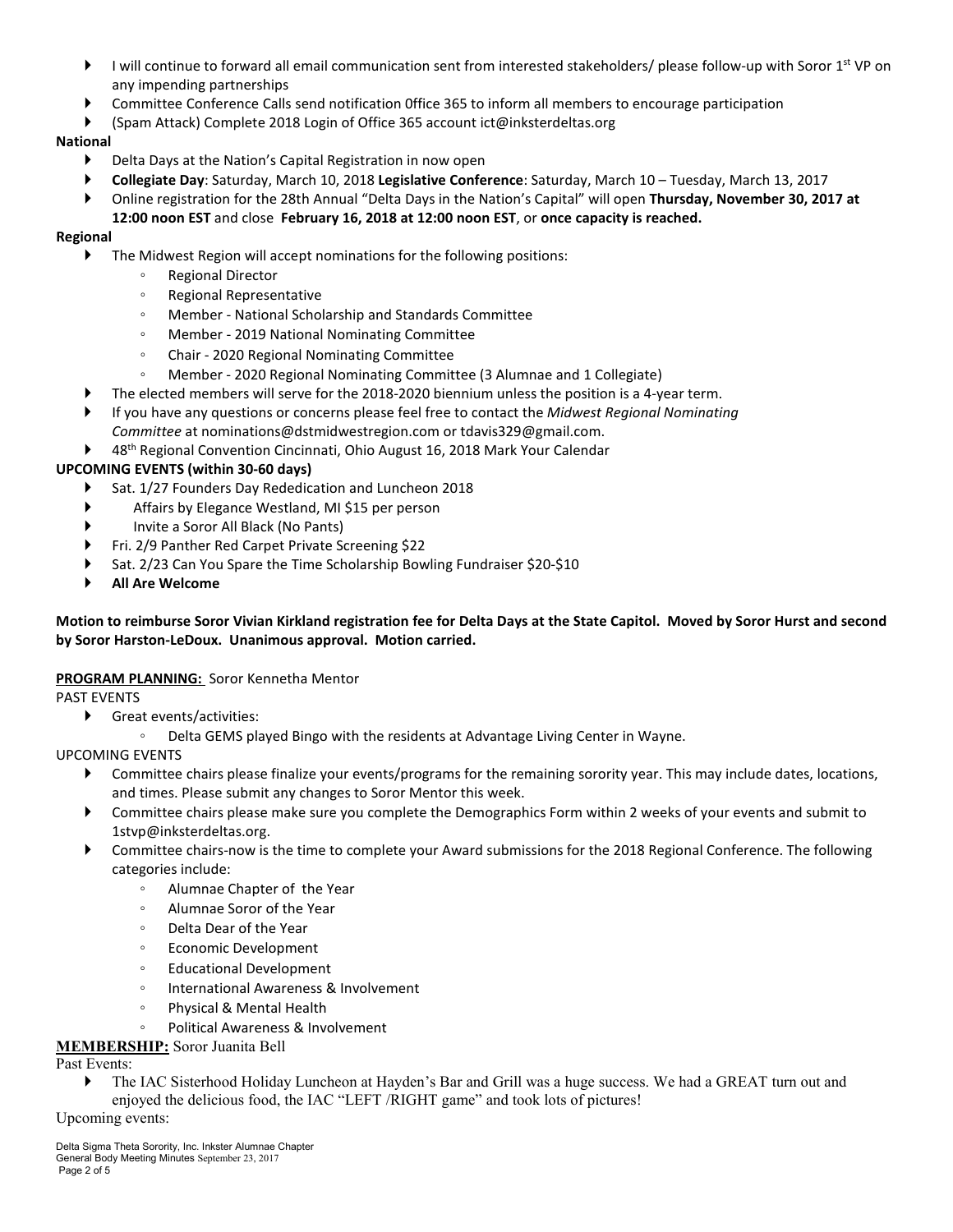- Sisterhood Scholarship and Service Bowling Fundraiser
- Friday February 23, 2017
- Vision Lanes 38250 Ford Road Westland, MI
- 6:30 pm 9:30 pm
- \$20 for adults \$15 for youth ages  $10 17$  and \$10.00 for youth 9 and under
- Cost includes bowling, shoes, pizza and pop
- We will also have a 50/50 raffle
- \*\*sign-up sheet to work the door and sell raffle tickets\*\*
- This event is open to the public so bring your family and friends. This event will also be shared with the Ann Arbor and Detroit NPHC.

## **Action Item:**

### **Midwest Region Retention & Reclamation**

 Midwest goal of reclaiming 650 members. We need all sisters on deck to reach those who have been away and show them how much more powerful the sorority can be with them in the number. What better way to continue our efforts than to utilize one of our most used powerful communication tools...Social Media.

**Thank you for your support in posting on December 13th**

### **JANUARY 13TH**

- **Talent**✔**| Public Servant**✔**| College Educated**✔**| Leadership**✔**| My Sorority needs me, DST 4 Lyfe**
- **#dstalreadyreclaimed**
- **#dstsisterhoodandservice**
- **#dstmightyMWregion**

### **CHAPTER ACKNOWLEDGEMENTS**

- **Congratulations to Soror Helena and her husband Frank.**
- **Miss Baylee Victoria Williams**
- **Born-December 28, 2017**
- **8.9lbs. 22 in.**
- **February Hostesses: Alise Collier (Vaughn), Devora Cooper, Adrena Crowder, Melissa Crumbey, Julanda Davenport-Perry, Rolanda Davis, Teanisha Eli, Patty Ervin**

#### **BIRTHDAYS**

- **Justine Hughes January 5th**
- **Phyllis Martin January 9th**
- **Alisa Vaughn January 15th**
- **Tammy Chambers January 17th**
- **Teanisha Eli January 29th**

### **DELTA ANNIVERSARY**

No Deltaversaries this month

### **DELTA ACADEMY:** Soror Shareia Carter

UPCOMING EVENTS

 Saturday, February 3, 2018 from 12pm-2pm, Guest Speaker, Black Girl Magic: Tyesha Vinson, Associate Producer for WDIV TV and a 2016 graduate of the University of Michigan-Dearborn. Location: Caroline Kennedy Library, 24590 George Ave., Dearborn Heights, MI 48127.

### **DELTA GEMS:** Soror Danita Tucker

#### **Past events**

- Bingo with the Seniors at the Advantage Living Center, Wayne, MI on 12/9/17.
	- We gave away socks and crossword puzzle books as prizes.
	- After the games, one of our GEMS, Jasmine, sang Silent Night and the residents joined in. We walked through the center singing Christmas carols, meeting more residents, passing out the remaining socks and crossword puzzles books. We then had our Christmas Celebration at Red Robin, where the GEMS had their gift exchange. More pictures are posted on our IAC Facebook page

#### **Upcoming events**

 Public Speaking Workshop, hosted by Soror Rosalyn Bilberry's teen group, Top Teens of America, Michigan Metro Chapter on Sunday, Jan 21st @ 3:30pm at St. Clemens Episcopal Church, 4300 Harrison, Inkster, MI. Soror Melissa Crumbey will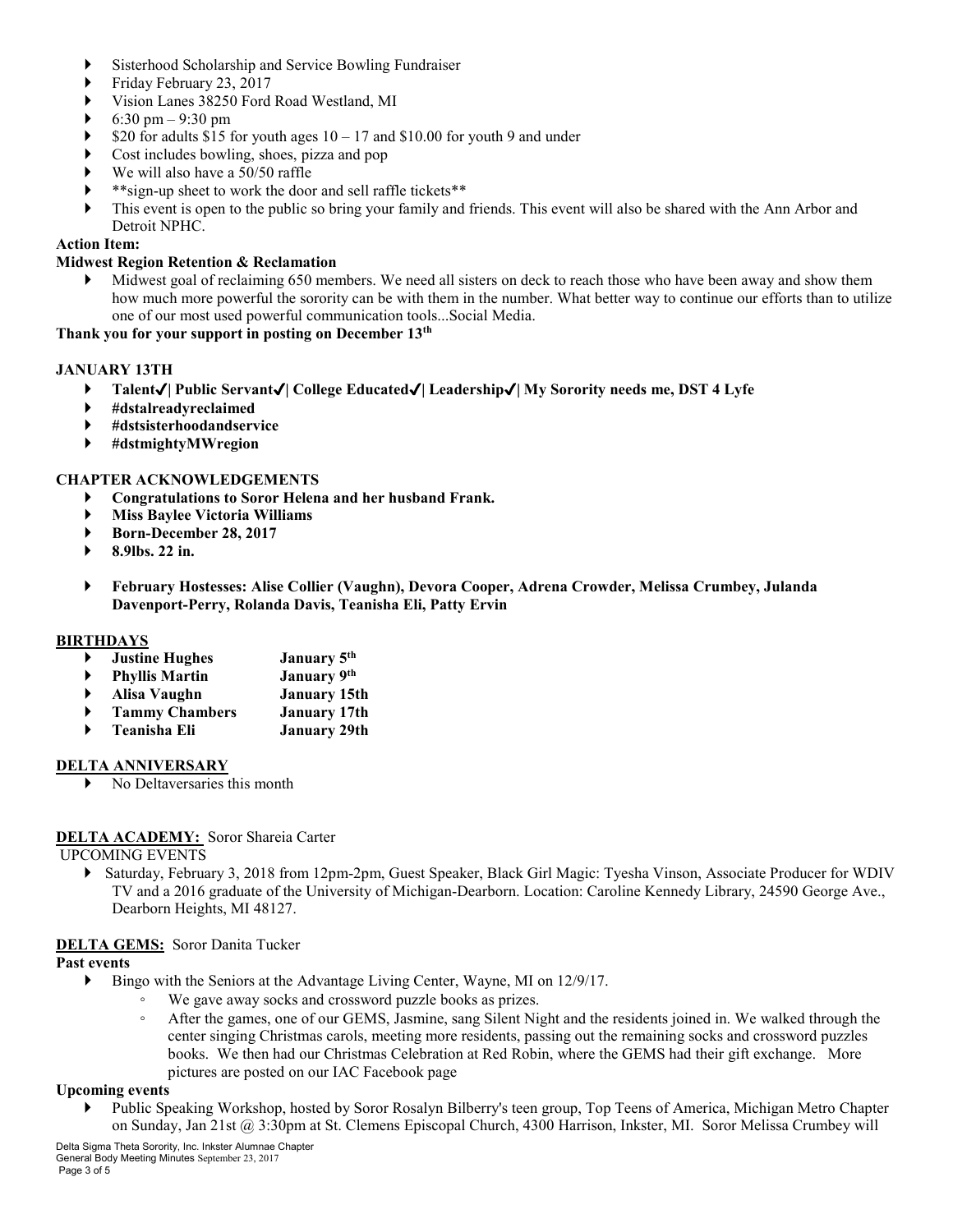# **ARTS & LETTERS:** Soror Tracey Causey-Bryant

## **ACTION ITEMS:**

*"Black* Panther" Movie

Fri. Feb. 16th 6:30 pm Emagine Canton Theater

- Ticket price is \$22 which includes movie, popcorn and drink w/free refills
- Tickets must be purchase in advance for a private theater. Sales will occur during Eboard and chapter meeting.

# **POLITICAL AWARENESS:** Soror Lisa Harston-LeDoux

 Expungement Fair Saturday, May 19, 2018 American International Academy School, Inkster Campus 27100 Avondale St, Inkster 48148 Time: 10am-2pm Social Action /Political Awareness Moment

Destination 22: At least 22 sorors to donate \$22, to assist collegiate sorors to participate in DDNC. Donations due by 1/13/2018

## **NPHC**: Soror Juanita Bell

- **Phi Beta Sigma**-**Founders Day Celebration**
	- **Saturday 1-13-18**
		- **8 pm – 1 am**
		- **Focus Hope: 1400 Oakman Blvd Detroit MI,**
	- **\$15 in advance \$25 at the door**
- **2018 Ski Excursion-Hosted by Omega Psi Phi**
	- **Traverse City, Michigan Grand Travers Resort and Spa**
	- **January 26 – 28th**
	- **Double occupancy \$360.00 per person**
	- **Single room rate: \$550 per person**
	- **One Bedroom condos sleeping 4: \$350 per person**
	- **Two Bedroom condo sleeping 6: \$325 per person**
	- **Tower double: \$410 per person**
	- **Rates included party bus to Traverse City**
	- **Hotel accommodation**
	- **Transportation to Skiing and Ski rental**
	- **2 Massive parties**
	- **Access to 2 casinos, wineries, breweries, shopping and everything Travers City has to offer**
	- **\$100 deposit to hold your spot**
	- **January 20. 2018**
		- **Detroit Marriott Hotel Renaissance Center**
		- **11:30 am**
		- **\$75 per ticket**
- **Black Panther Movie Premier**
	- **Alpha Kappa Alpha**
	- **February 16th Emagine Theater Royal Oak**
	- **Doors open at 6:30 movie starts at 7:00**
	- **\$25 per person included popcorn and pop**
	- **An afternoon with the Ques**
		- **Black Panther Movie**
		- **Sunday February 18, 2018**
		- **Bel Air Luxury Cinema**
		- **10100 East 8 Mile Rod Detroit, MI**
		- **4:00 pm show**
		- **Tickets \$20 in advance**